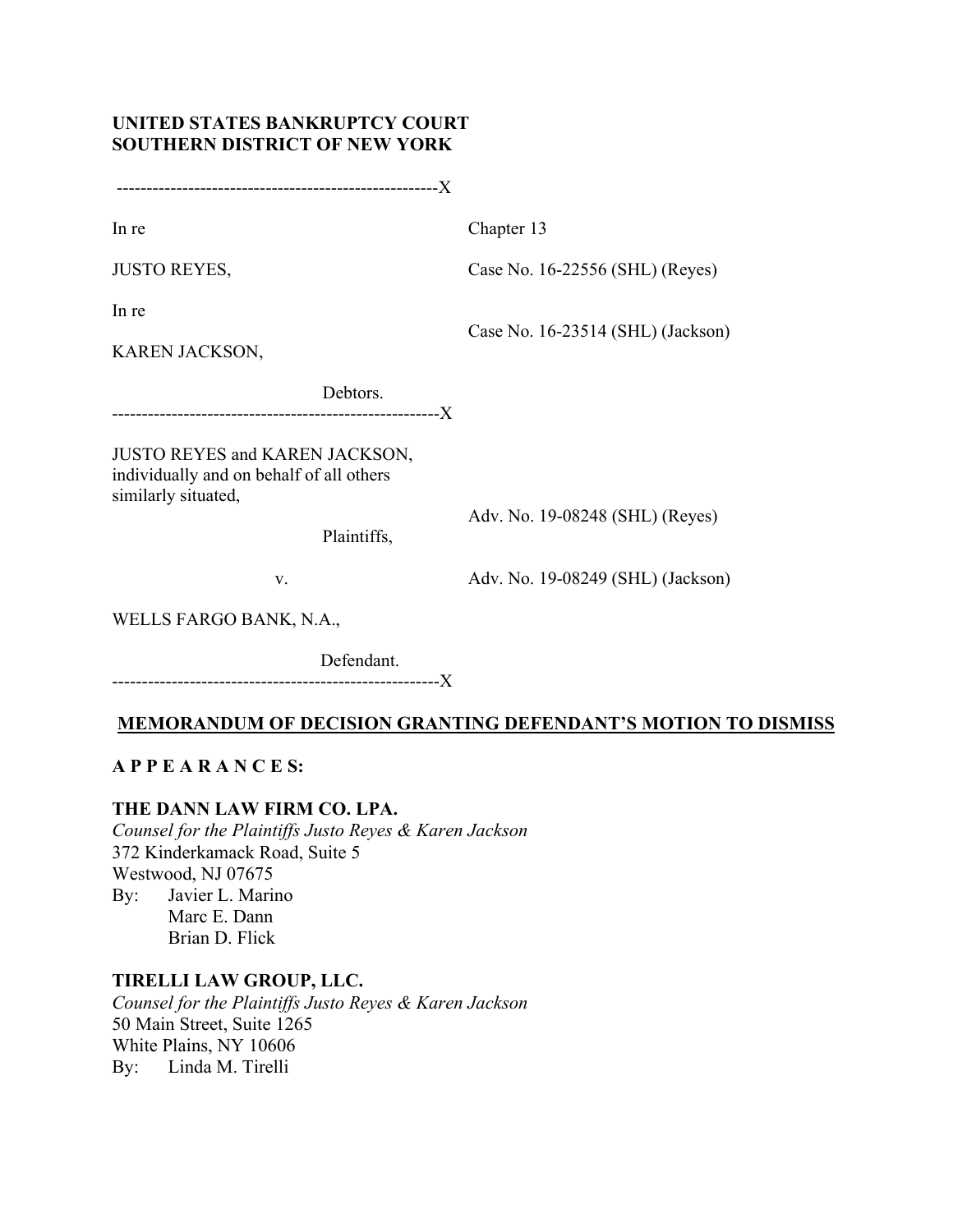## **ZIMMERMAN LAW OFFICES, P.C.**

*Counsel for the Plaintiffs Justo Reyes & Karen Jackson* 77 West Washington Street, Suite 1220 Chicago, IL 60602 By: Thomas A. Zimmerman, Jr. Mathew C. De Re

## **LOCKE LORD LLP**

*Counsel for the Defendant Wells Fargo Bank, N.A.* Brookfield Place 200 Vesey Street, 20th Floor New York, NY 10281 By: Casey B. Howard Aileen McTierman

# **SEAN H. LANE UNITED STATES BANKRUPTCY JUDGE**

Before the Court in the above-captioned cases are the motions to dismiss of Wells Fargo Bank, N.A. ("Wells Fargo" or the "Defendant") under Federal Rule of Civil Procedure 12(b)(6), which is made applicable to these adversary proceedings by Federal Rule of Bankruptcy Procedure 7012(b). [1](#page-1-0) *See* Notice of Motion [ECF No. 19]; Memorandum of Law in Support of Wells Fargo Bank, N.A.'s Motion to Dismiss Plaintiffs' First Amended Complaint [ECF No. 19- 1] (the "Motion"). Plaintiffs Justo Reyes and Karen Jackson (collectively, the "Plaintiffs") oppose this motion. *See* Plaintiffs' Opposition to Motion to Dismiss (the "Opposition") [ECF No. 21]. As the Court finds that each of the Plaintiffs' claims are barred by the applicable statute of limitations, the Court grants the Defendant's motion.

#### **BACKGROUND**

As is the case on a motion to dismiss, the facts of the complaint are taken as true. *Bell Atl. Corp. v. Twombly*, 550 U.S. 544, 570 (2007). When reviewing a motion to dismiss, the

<span id="page-1-0"></span><sup>1</sup> The amended complaints in this case are essentially identical class action lawsuits docketed in the two separate adversary proceedings captioned above: Adv. No. 19-08248 (Reyes) and Adv. No. 19-08249 (Jackson). As the corresponding motions to dismiss and responsive filings are also essentially identical, the Court will refer simply to the pleadings on the Case Management/Electronic Case Filing ("ECF") docket in Case No. 19-08248.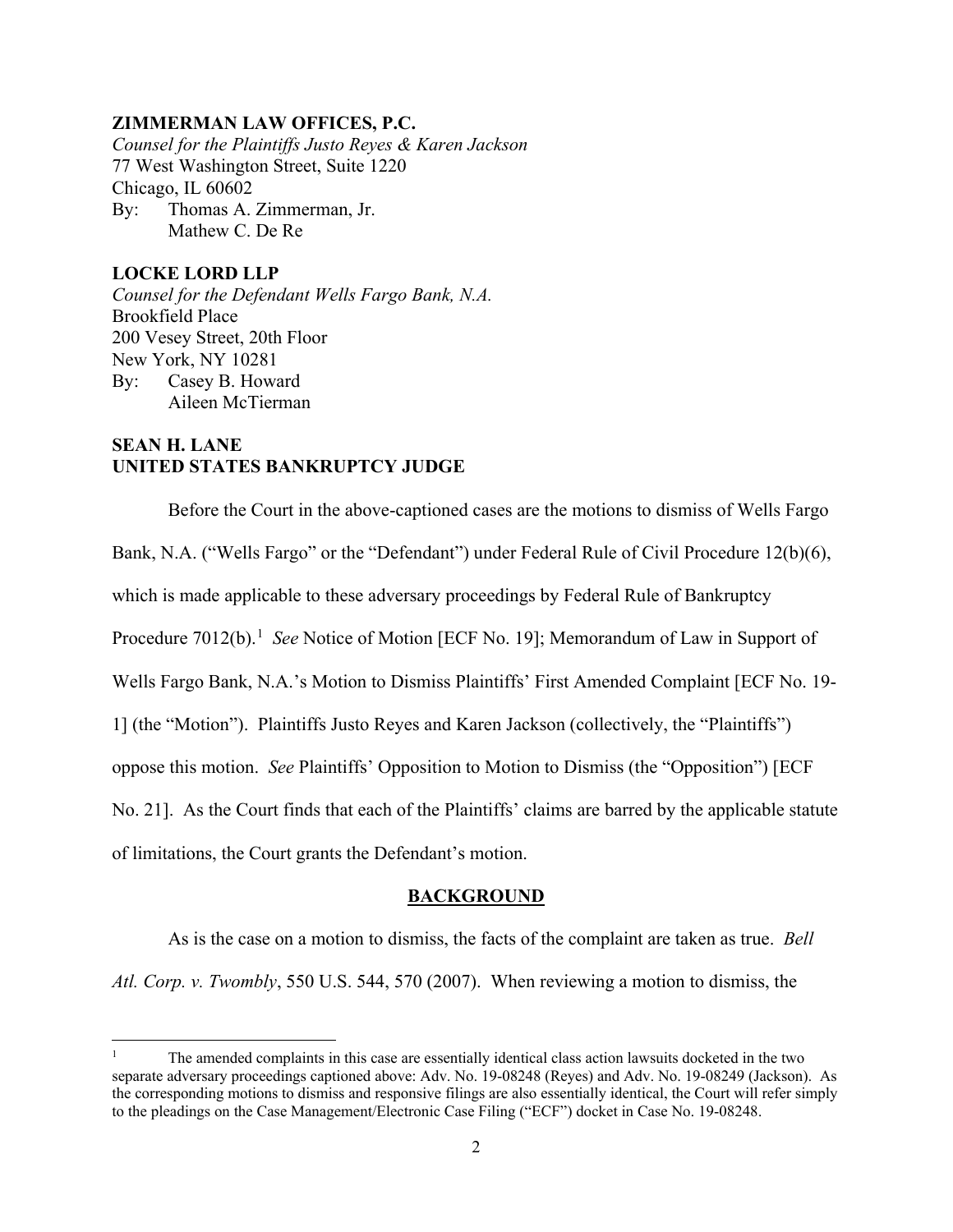Court may consider documents that are directly referenced in the complaint, attached as exhibits to the complaint, or relied upon by the plaintiff in bringing the suit. *Chambers v. Time Warner, Inc.*, 282 F.3d 147, 152–53 (2d Cir. 2002); *DiFolco v. MSNBC Cable LLC*, 622 F.3d 104, 111 (2d Cir. 2010).

## **A. The Loan Modification Process**

In 2008, the Federal Government created several programs to provide eligible homeowners with an opportunity to modify the terms of their mortgage to make their mortgages more affordable. Amended Complaint ¶ 14 [ECF No. 16]. Under the applicable guidelines for these programs, mortgage servicers like Wells Fargo evaluate the eligibility of borrowers for loan modifications. *Id.* ¶ 15. Before any final modification, a borrower may first be placed in a Trial Period Plan ("TPP"). *Id.* ¶ 16. If a borrower makes all required trial payments under a TPP and experiences no change relative to the other eligibility requirements, then the borrower should be approved for a permanent loan modification. *Id.* ¶ 17.

In late 2010, Plaintiff Reyes applied to modify his mortgage loan with Wells Fargo. *See id.*  $\mathop{\P} 61$ . Wells Fargo approved a TPP for Reyes in a letter dated November 10, 2011. *Id.*  $\mathop{\P} 62$ ; Amended Complaint, Ex. B ("Reyes TPP Letter") [ECF No. 16]. The Reyes TPP Letter required Reyes to make three monthly payments in the amount of \$3,467.89 starting on December 1, 2011. Amended Complaint ¶ 63; Reyes TPP Letter. Despite Reyes making all three payments as required, the Defendant subsequently denied his permanent loan modification. Amended Complaint ¶ 66. In the denial letter sent to Reyes on July 3, 2012, the Defendant stated that "[t]here are additional liens on your property that prevent us from completing your request for mortgage assistance."[2](#page-2-0) Amended Complaint, Ex. E ("Reyes Denial Letter") [ECF No. 16]. In

<span id="page-2-0"></span>The process of modifying the terms of the mortgage loan creates a risk that the mortgage lender with the loan being modified will lose primacy and become subordinate to other liens on the property. Amended Complaint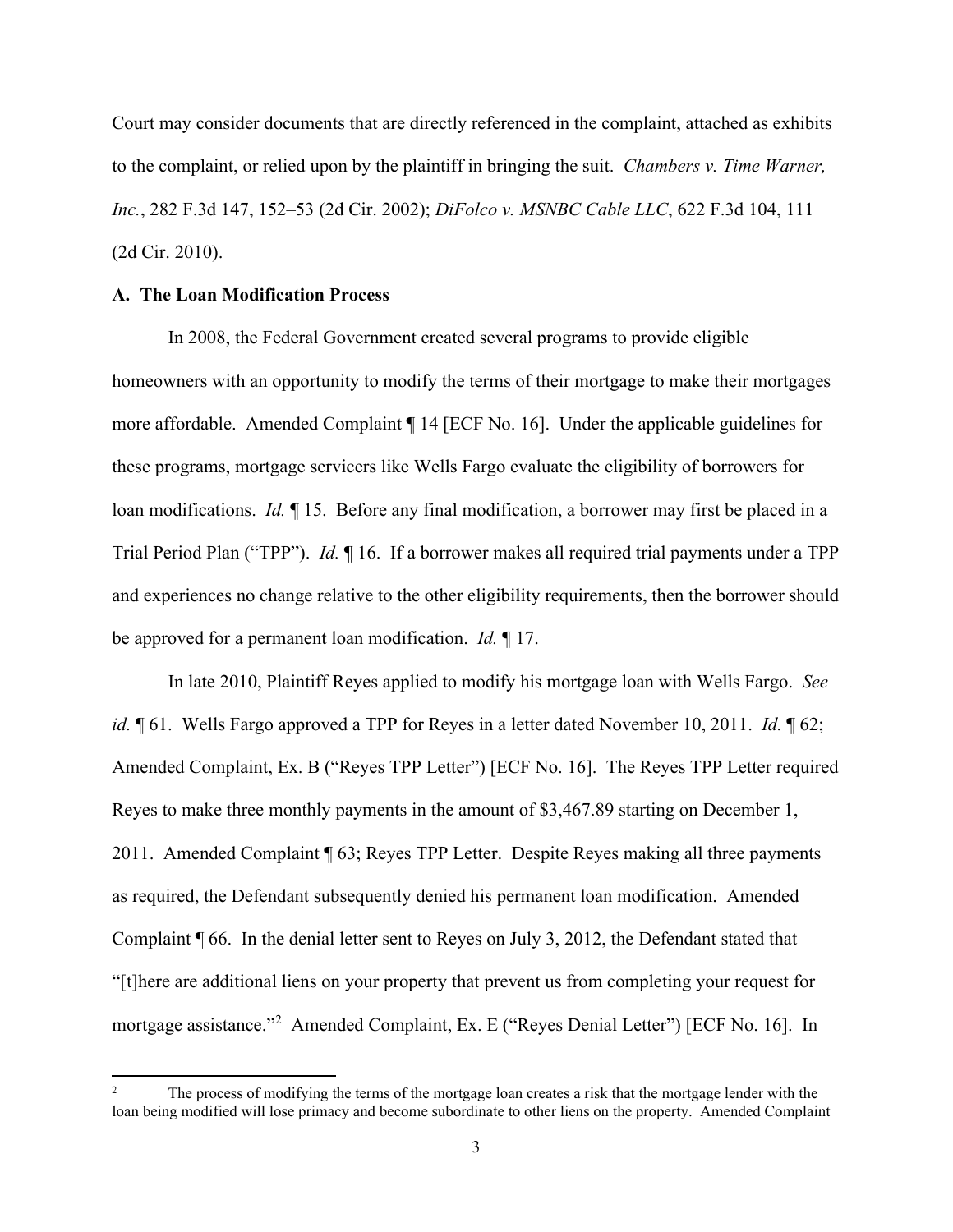fact, the Defendant had failed to convince the existing lienholders to subordinate their liens. Amended Complaint ¶ 35. More than six years later in April 2019, the Defendant sent Reyes a letter and a check for \$300. Amended Complaint, Ex. G ("2019 Reyes Letter") [ECF No. 16]. In this letter, the Defendant stated that "[w]e should have let you know at the time of trial approval that the [loan] modification might be denied due to title issues even if you paid the trial period payments." *Id.*

The situation was the same for Plaintiff Jackson. In mid-2012, Jackson applied for a loan modification with the Defendant. Amended Complaint ¶ 83. Wells Fargo approved a TPP for Jackson by letter dated July 25, 2012. *Id.* ¶ 84; Amended Complaint, Ex. A ("Jackson TPP Letter") [ECF No. 16]. The Jackson TPP Letter required Jackson to make three monthly payments in the amount of \$1,889.81 starting on September 1, 2012. Amended Complaint ¶ 85; Jackson TPP Letter. While Jackson made all payments as required, the Defendant denied her loan modification. Amended Complaint  $\P$  88–89. In the denial letter sent to Jackson on February 15, 2013, the Defendant stated that "[t]here are additional liens on your property that prevent us from completing your request for mortgage assistance." Amended Complaint, Ex. D ("Jackson Denial Letter") [ECF No. 16]. Once again, the Defendant was unable to convince the existing lienholders to subordinate their liens. Amended Complaint ¶ 35. Some six years later in March 2019, the Defendant sent Plaintiff Jackson a letter and a check for \$300. Amended Complaint, Ex. J ("2019 Jackson Letter") [ECF No. 16]. In this letter, the Defendant stated that

<sup>¶ 19</sup> (noting that this creates a title issue that lowers the economic value of that mortgage); *see also In re Morales*, 506 B.R. 213, 219 (Bankr. S.D.N.Y. 2014) ("Another condition is that the lender must maintain first lien position and the underlying note and mortgage must remain fully enforceable.") (citing U.S. Dep't of the Treasury, Making Home Affordable Program Handbook for Servicers of Non-GSE Mortgages at 128 (ver. 4.3 2013)). To mitigate this risk, mortgage lenders attempt to negotiate with existing lienholders to ensure that the mortgage lender with the loan being modified maintains the same priority after modification. Amended Complaint ¶ 20.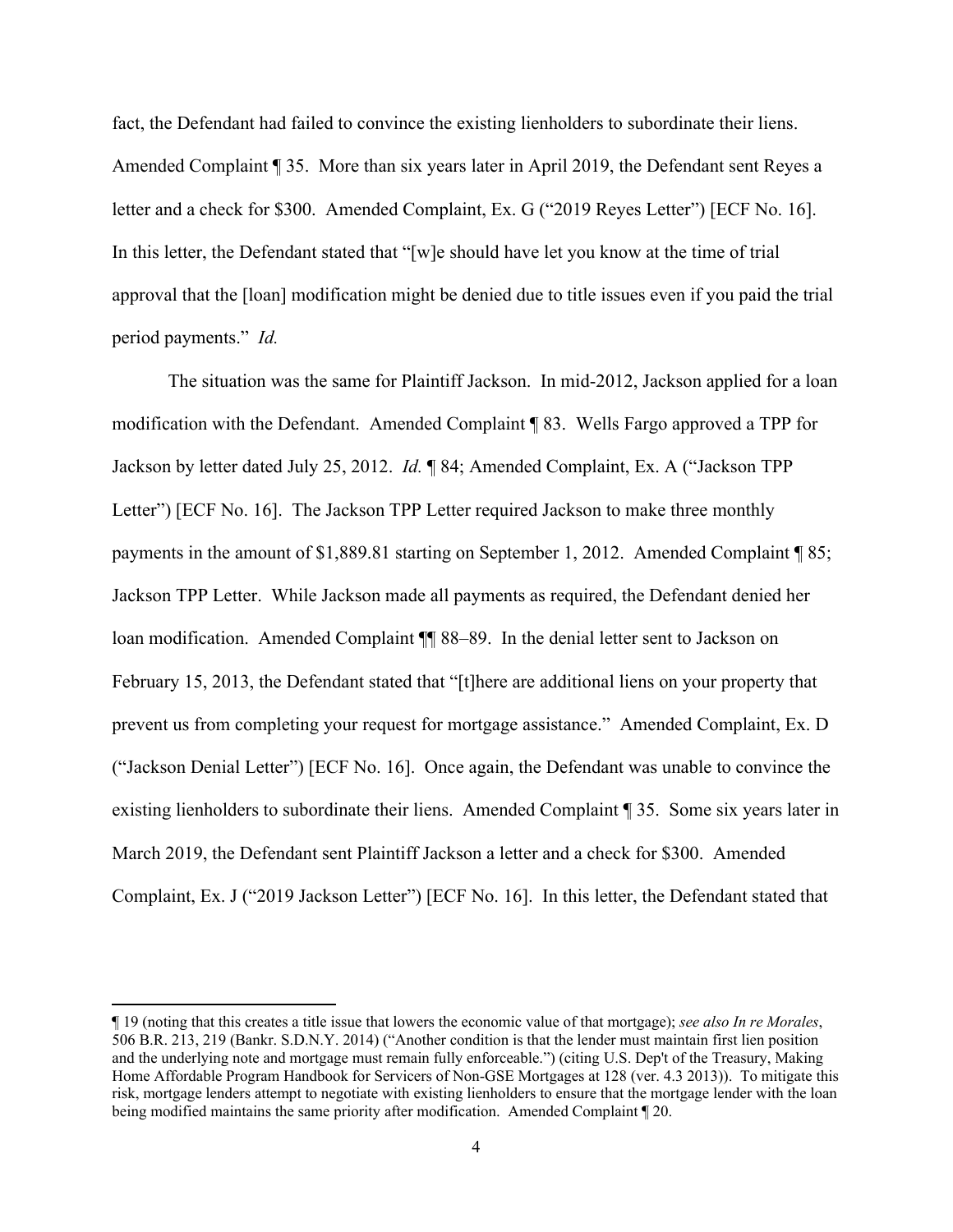"[w]e should have let you know at the time of trial approval that the [loan] modification might be denied due to title issues even if you paid the trial period payments." *Id.*

## **B. The Adversary Proceeding**

On April 12, 2019, the Plaintiffs filed these adversary proceedings as a putative class

action against the Defendant on behalf of similarly situated individuals (collectively, the "Class

Members"). *See* Original Complaint ¶¶ 86–91 [ECF No. 1]; *see also* Amended Complaint ¶¶

105–10. The proposed Class includes:

[a]ll loan borrowers in the United States Bankruptcy Court for the Southern District of New York who (1) filed for Chapter 13 Bankruptcy in the Southern District of New York; (2) owed amounts to Wells Fargo, as servicer and/or holder, on debt secured by real property; (3) entered into a TPP with Wells Fargo; (4) whose TPP did not contain an express provision stating that they could be refused a permanent Loan Modification in the event that a subordinate lienholder refused to subordinate its existing lien to their modified mortgage; (5) made all required payments pursuant to the terms of that TPP; and (6) were denied a permanent Loan Modification because a subordinate lienholder refused to subordinate its existing lien to his or her modified mortgage.

Amended Complaint ¶ 105.

The Plaintiffs allege that the Defendant—under the guise of participating in the government-sponsored Home Affordable Modification Program ("HAMP")—misled the Plaintiffs into making additional loan payments by the promise of a permanent loan modification as offered in the TPP Letters. *Id.* ¶¶ 28, 45; Jackson TPP Letter; Reyes TPP Letter. The Plaintiffs contend that the Defendant improperly implied in the Denial Letters that the rejection of Plaintiffs' request for permanent loan modifications resulted solely from the Plaintiffs' own actions. Amended Complaint ¶¶ 38–39; Jackson Denial Letter; Reyes Denial Letter. The Plaintiffs argue that they were only alerted to Defendant's fraud relating to the denials when the Defendant sent each Plaintiff the 2019 Letters. Amended Complaint ¶¶ 49, 51; 2019 Jackson Letter; 2019 Reyes Letter.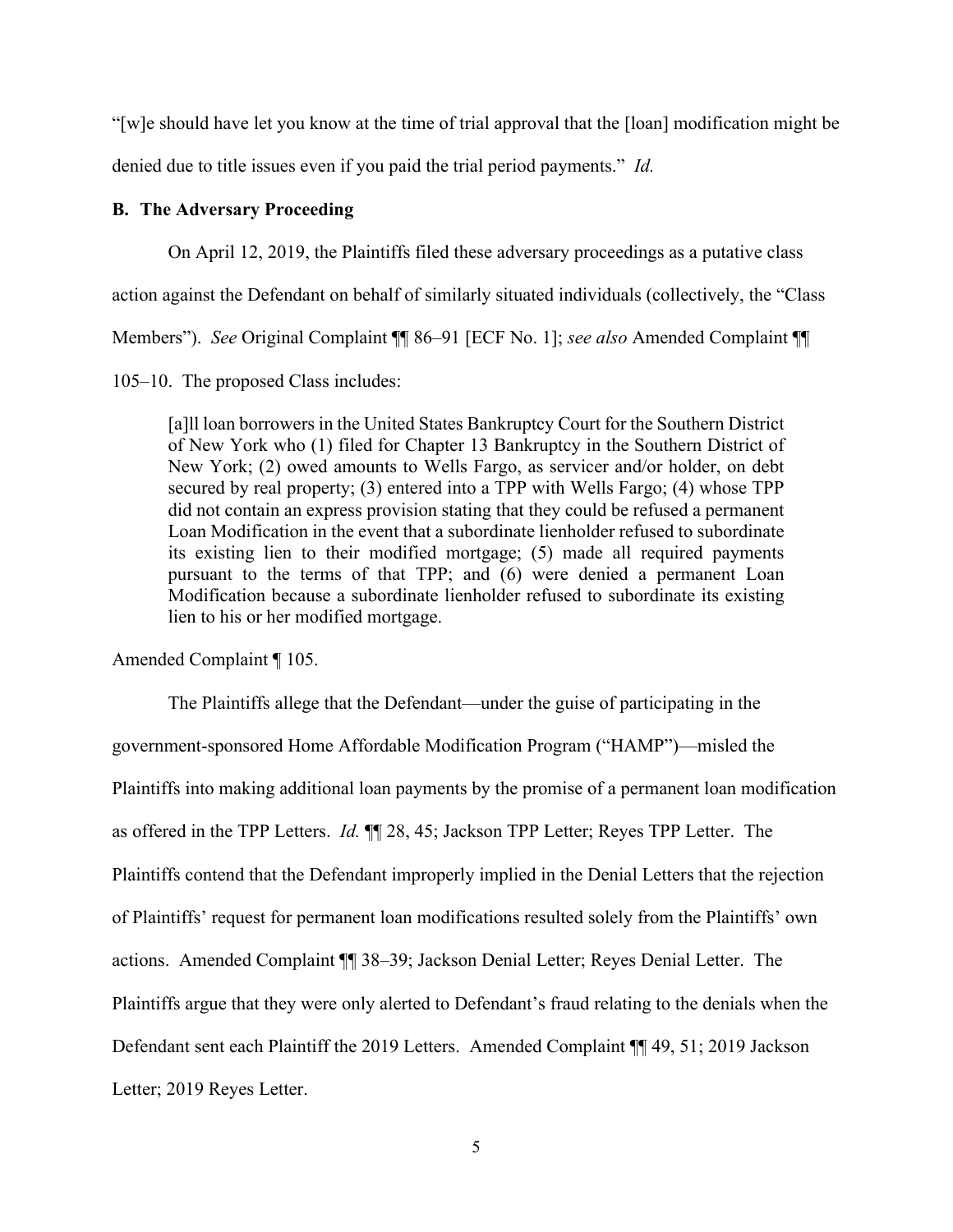The Plaintiffs allege the following causes of action against the Defendant: (1) fraudulent misrepresentation ("Count I"); (2) unjust enrichment ("Count II"); (3) declaratory judgment ("Count III"); and (4) violation of New York General Business Law Section 349 ("Count IV"). *See* Amended Complaint. In Count I of the Amended Complaint, the Plaintiffs assert that Wells Fargo fraudulently misrepresented that they would be offered permanent loan modifications if the Plaintiffs successfully made all required TPP Payments. *See id.* ¶¶ 112–21. The Plaintiffs note that the Defendant never explicitly stated that a permanent loan modification was contingent upon the Defendant obtaining agreement from third parties to subordinate any existing liens on their properties. *Id.* ¶¶ 113–15*.* The Plaintiffs assert that not only did the Defendant fail to obtain an agreement to subordinate the existing liens, but also that the Defendant implied in the Denial Letters that it was the Plaintiffs' responsibility to ensure that the modified mortgage retained its priority over the existing liens. *Id.* ¶ 37*.*

The Plaintiffs further allege that the Defendant's actions were part of a scheme to extract additional payments from its customers. *Id.* ¶ 119*.* These payments, the Plaintiffs contend, would never have been made if the Plaintiffs were aware of the requirement that existing liens be subordinated, and that the loan modification would be denied if an agreement to subordinate existing liens could not be accomplished. *Id.* ¶¶ 118, 120*.* The Plaintiffs also contend that the Defendant knew that no one seeking to preserve their home would agree to a TPP when forewarned that there was a possibility that the existing lienholders might not agree to subordinate their liens to Wells Fargo's security interest, thus scuttling the permanent loan modification. *Id.* ¶ 114*.* The Plaintiffs argue that knowledge of this potential outcome was a material fact that was not disclosed and would have led Plaintiffs to not engage in the TPP process. *Id.* ¶¶ 115–16.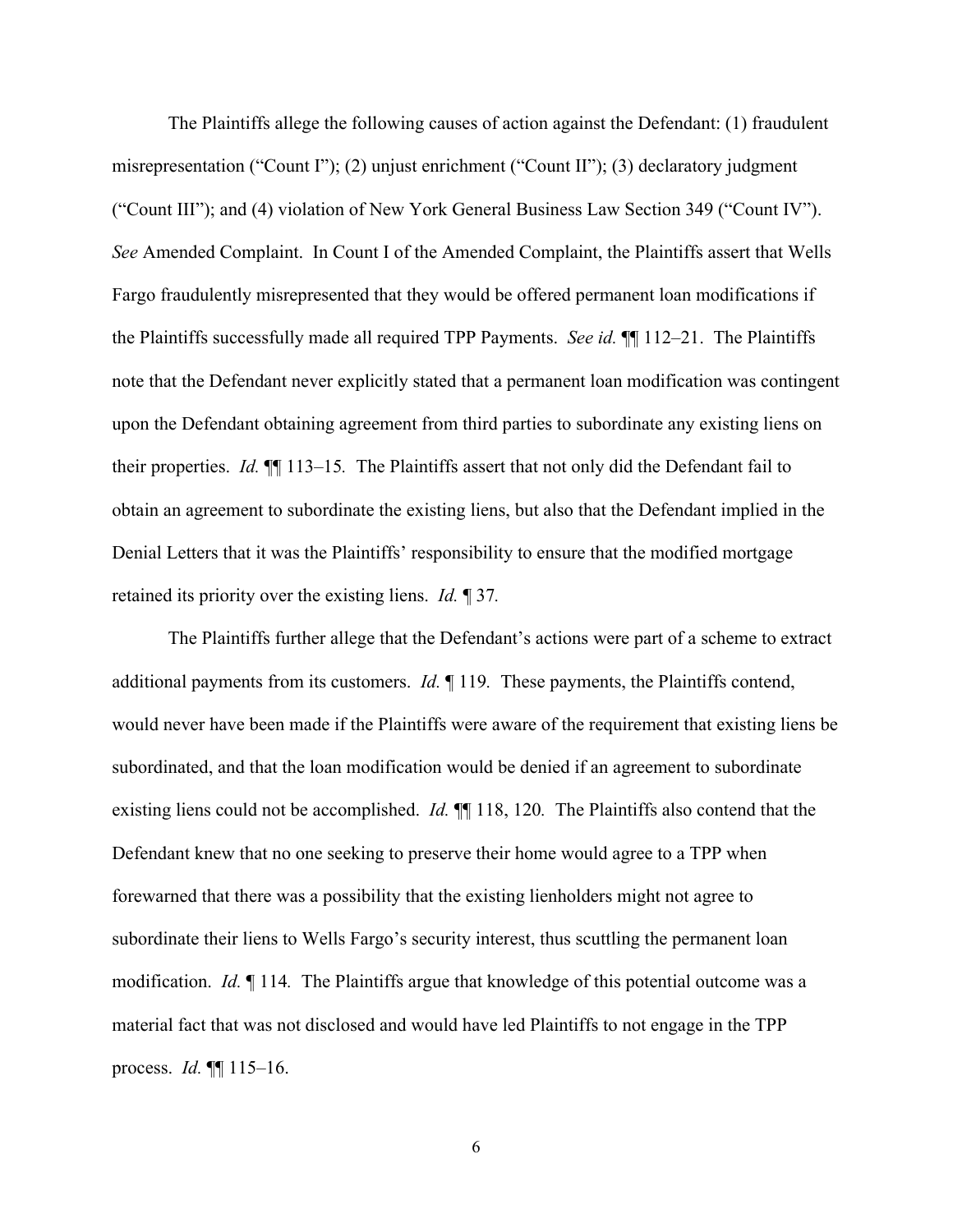In Count II of the Amended Complaint alleging unjust enrichment, the Plaintiffs assert that the Defendant's behavior created an inequitable situation where Wells Fargo unjustly obtained additional payments from its customers that otherwise would not have been submitted. *See id.* ¶¶ 123–29*.* The Plaintiffs contend that Wells Fargo's customers would not have entered into a TPP if the permanent modifications were not guaranteed. *Id.* ¶ 114*.* In Count III of the Amended Complaint, the Plaintiffs seek a declaratory judgment under 28 U.S.C. §§ 2201 *et. seq*. *See id.* ¶¶ 131–44*.* As a result of making the TPP Payments, the collectability of the Plaintiffs' mortgage debt is reset to the date of their last TPP Payment. *Id.* ¶ 140*.* The Plaintiffs seek to have the Court declare that the collectability of their debt is reset to accrue as if the Plaintiffs did not make TPP Payments. *Id.* ¶ 141*.* In Count IV of the Amended Complaint, the Plaintiffs allege that the Defendant's actions violated N.Y. Gen. Bus. Law § 349, which makes it unlawful for a business to deceptively market and sell consumer goods in New York State including—Plaintiffs contend—loan modifications. *See id.* ¶¶ 146–63.

In its Motion, the Defendant argues that all the Plaintiffs' claims are untimely. *See*  Motion at 6. The Defendant notes that the relevant statute of limitations is a maximum of six years for any of the Plaintiffs' four counts. *Id.* The Defendant argues that the Plaintiffs' claims accrued on July 3, 2012 for Reyes and February 15, 2013 for Jackson—the dates of the respective Denial Letters—triggering the statute of limitations. *Id.* As this adversary proceeding was not filed until April 12, 2019, the Defendant argues that the statute of limitations on all of Plaintiffs' claims has elapsed. *Id.* In the alternative, the Defendant argues that dismissal is appropriate because each of the claims fails to state a claim that is cognizable under applicable law. *See id.* at 1–2.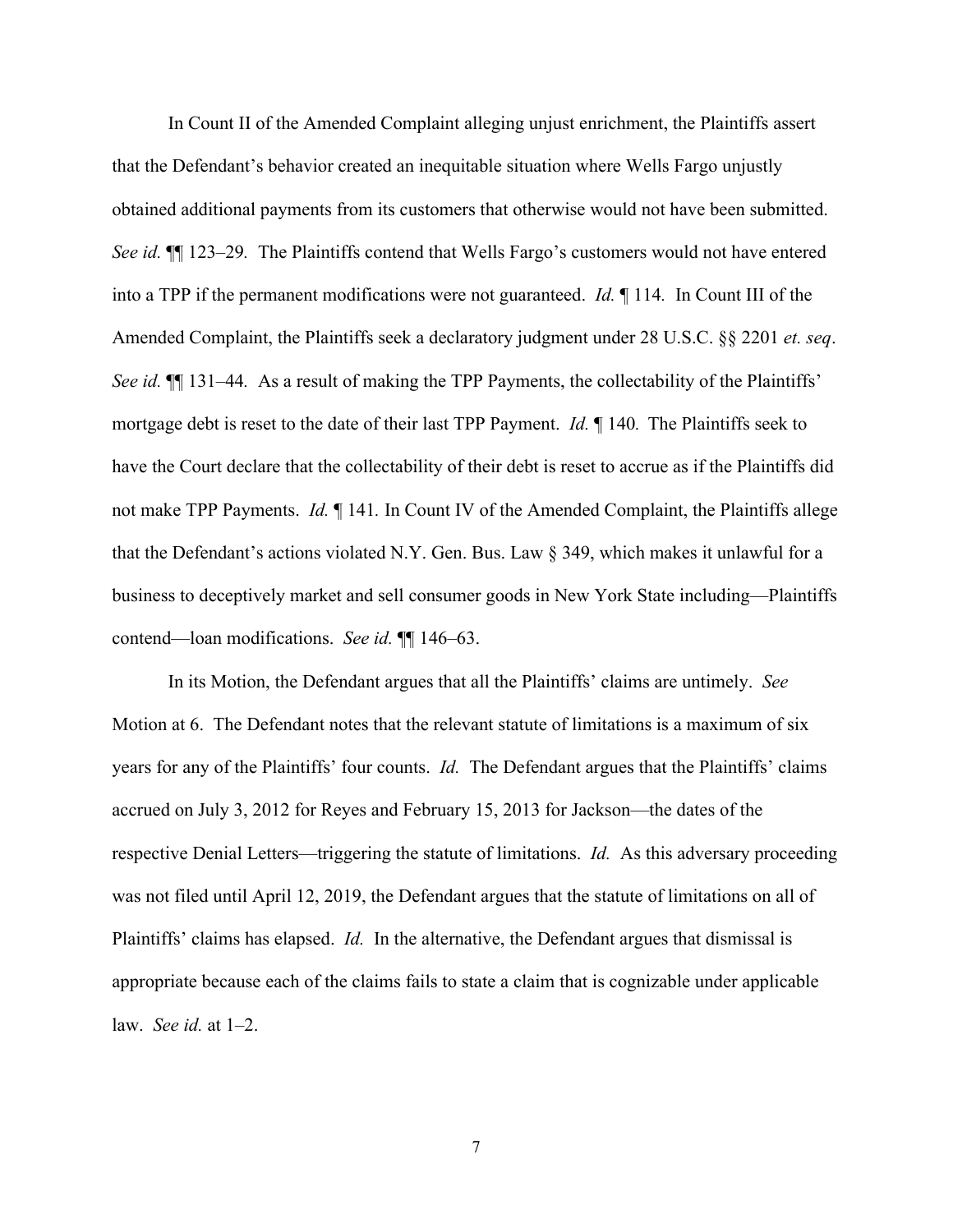In response to the Motion, the Plaintiffs argue that the statute of limitations should be tolled under New York's discovery rule or, in the alternative, that the Defendant should be equitably estopped from asserting a statute of limitations defense because of its purported concealment of its fraudulent activities. *See* Opposition at 9. The Plaintiffs contend that the Defendant's fraud was not discoverable until the Defendant sent each Plaintiff the 2019 Letter. *Id.* The Plaintiffs also contend that all their claims are viable as alleged. *Id.* at 3.

#### **DISCUSSION**

Federal Rule of Civil Procedure 12(b) "provides that a plaintiff's complaint must be dismissed if the complaint fails to state a claim upon which relief can be granted." *Homes v. Ocwen Loan Serv., LLC.*, 2020 Bankr. LEXIS 1962, at \*7–8 (Bankr. S.D.N.Y. July 24, 2020). A defendant may raise the affirmative defense of statute of limitations in a motion to dismiss. *Ghartey v. St. John's Queens Hosp.*, 869 F.2d 160, 162 (2d Cir. 1989). A complaint filed after the statute of limitations has expired may be dismissed under Rule 12(b)(6). *Staehr v. Hartford Fin. Servs. Grp., Inc.*, 547 F.3d 406, 426 (2d Cir. 2008).

In analyzing a motion to dismiss under Rule 12(b)(6), a court must determine whether the plaintiff has pled "enough facts to state a claim to relief that is plausible on its face." *Bell Atl. Corp. v. Twombly*, 550 U.S. 544, 570 (2007). In making this determination, the Court reviews the complaint assuming that all the factual allegations are true. *Id*. Taken as true, these facts must establish "more than a sheer possibility that a defendant has acted unlawfully." *Ashcroft v. Iqbal*, 556 U.S. 662, 677 (2007). In reviewing the Defendant's motion, the Court must draw all reasonable inferences in favor of the Plaintiffs. *Ganino v. Citizens Utils. Co.*, 228 F.3d 154, 161 (2d Cir. 2000).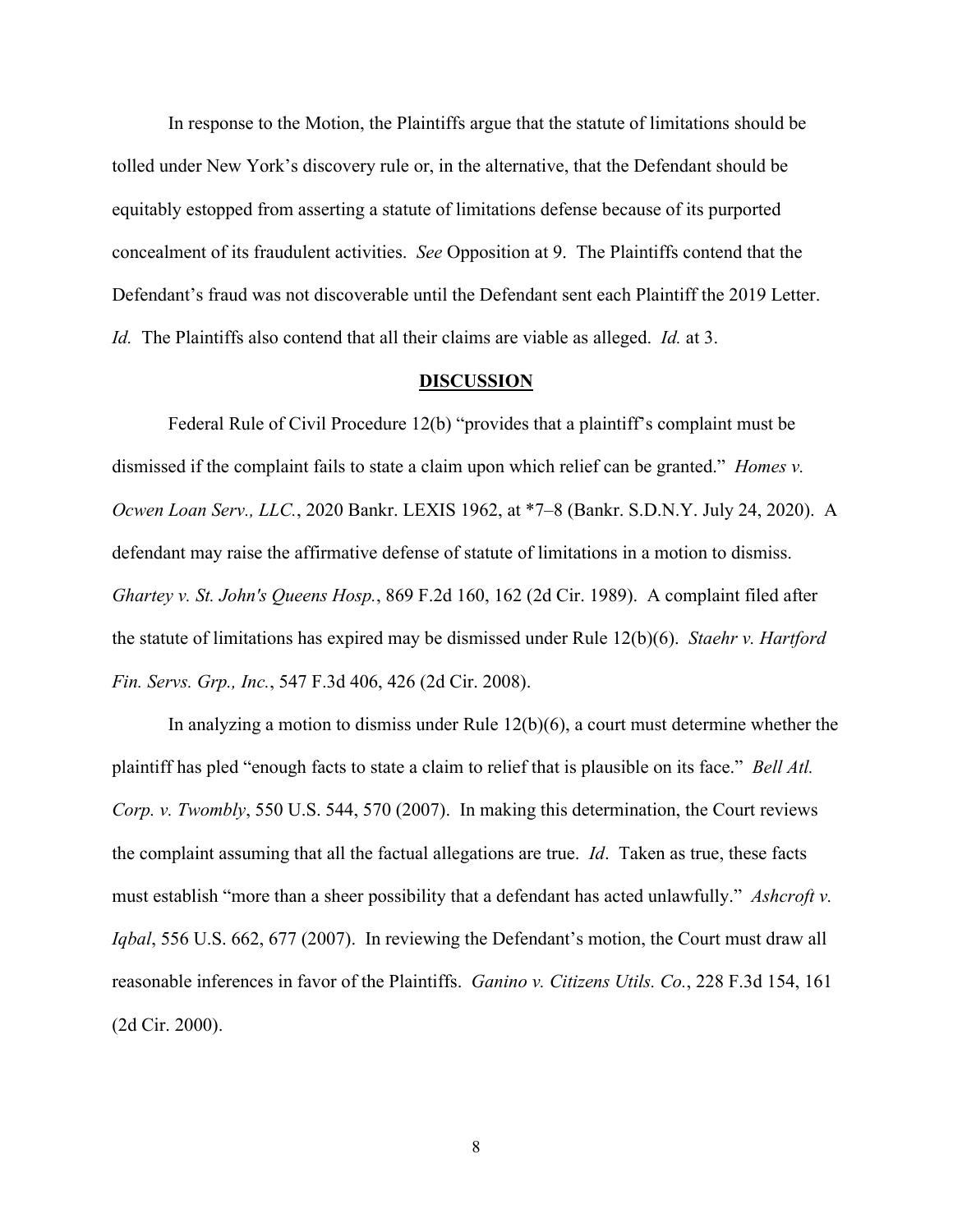#### **A. Count I for Fraudulent Misrepresentation**

For claims sounding in fraud, federal courts look to state law for the relevant statute of limitations. *See Dowe v. Leeds Brown Law, P.C.*, 419 F. Supp. 3d 748, 761–62 (S.D.N.Y. 2019)*.* In New York State, the statute of limitations for a claim of fraudulent misrepresentation is found in N.Y. C.P.L.R. Section 213(8). *Gutkin v. Siegal*, 926 N.Y.S.2d 485, 486 (N.Y. App. Div. 2011). This section provides that an action based upon fraud generally must be commenced within "six years from the date the cause of action accrued . . . ." *See* N.Y. C.P.L.R. § 213(8), *Saphir Int'l., S.A. v. UBS PaineWebber Inc.*, 807 N.Y.S.2d 58, 59 (N.Y. App. Div. 2006).

To begin the six-year statute of limitations analysis, the Court must first determine the date this claim arose. In this case, the Defendant allegedly promised in the TPP Letters that Plaintiffs would receive loan modifications if they made their trial payments—and nothing else changed in the Plaintiffs' situations—but the Defendant instead denied the requested loan modifications despite the Plaintiffs' TPP Payments. *See* Amended Complaint ¶¶ 28, 33, 35, 46, 73, 96; Opposition at 9. As it is undisputed that the Denial Letters were sent in July 2012 and February 2013 and these actions were filed in April 2019, it appears that the fraud claims are barred under the six-year statute of limitations.

Plaintiffs present two main arguments on the statute of limitations. First, Plaintiffs rely on New York's discovery accrual rule. Opposition at 7. *See also Kaufman v. Cohen*, 760 N.Y.S.2d 157, 166–67 (N.Y. App. Div. 2003) (reviewing New York's version of the discovery accrual rule). In New York, the discovery accrual rule is "two years after the fraud was discovered . . . or could have been discovered by reasonable diligence." *See* N.Y. C.P.L.R. § 213(8). The plaintiff carries "the burden of establishing that the fraud could not have been discovered prior to the two-year period before the commencement of the action." *Cannariato v.*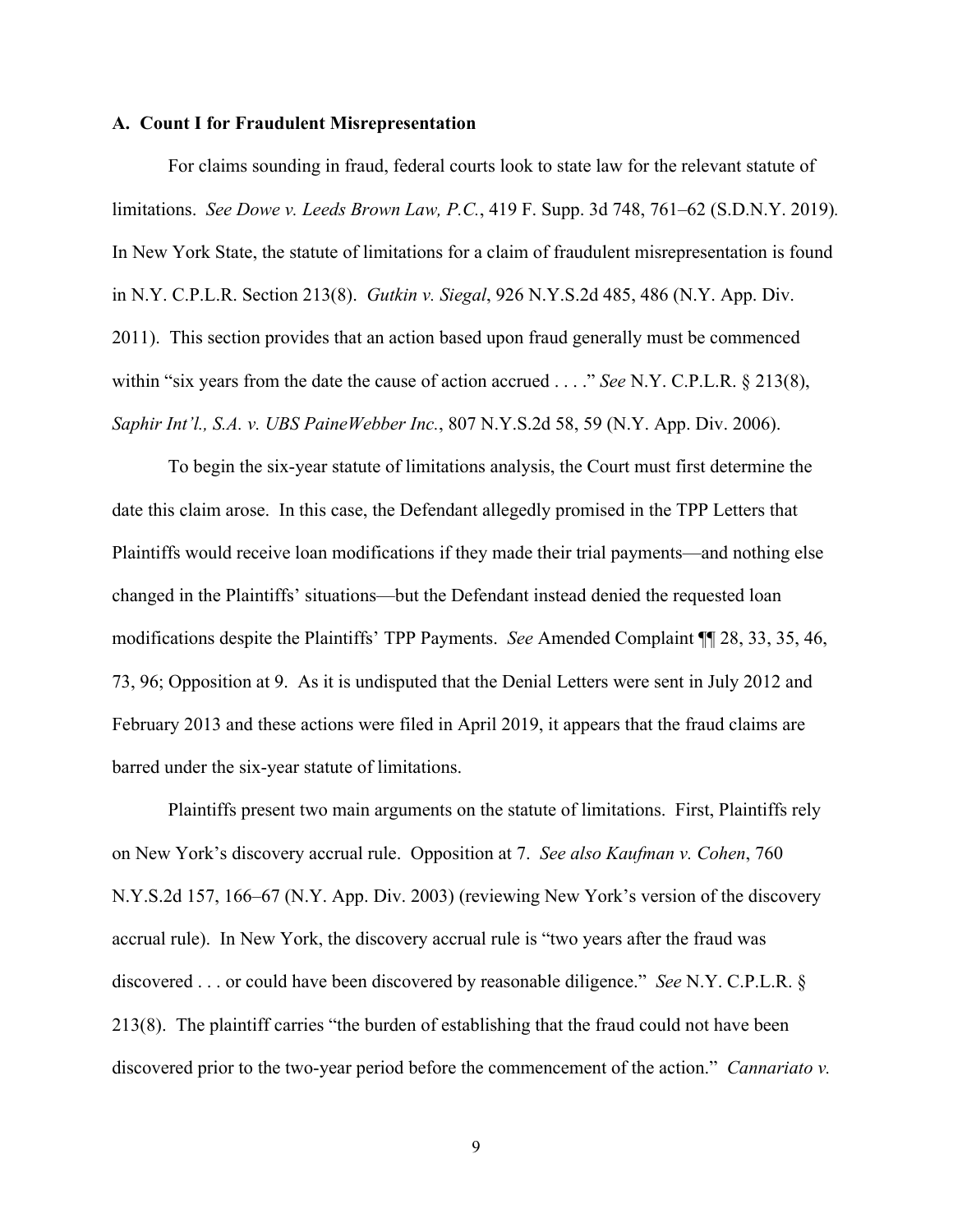*Cannariato*, 24 N.Y.S.3d 214, 216 (N.Y. App. Div. 2016). But a plaintiff cannot claim ignorance to a fraud when facts call for investigation. *Aozora Bank Ltd. v. Deutsche Bank Sec. Inc.*, 29 N.Y.S.3d 10, 14 (N.Y. App. Div. 2016). In such a case, the plaintiff has a duty of inquiry. *Id.* New York courts use an objective test to determine whether a fraud could have been discovered through reasonable diligence by an individual with ordinary intelligence. *CSAM Capital Inc. v. Lauder*, 885 N.Y.S.2d 473, 478 (N.Y. App. Div. 2009); *Gutkin*, 926 N.Y.S.2d at 486. Under the reasonable diligence inquiry, a plaintiff will be held to have discovered the fraud when the plaintiff has knowledge of an injury and the source of the injury from which the fraud could be reasonably inferred. *MBI Int'l Holdings Inc. v. Barclays Bank PLC*, 57 N.Y.S.3d 119, 124 (N.Y. App. Div. 2017); *See Rotella v. Wood*, 528 U.S. 549, 555–56 (2000); *U.S. v. Kubrick*, 444 U.S. 111, 122 (1979) ("The prospect is not so bleak for a plaintiff in possession of the critical facts that he has been hurt and who has inflicted the injury . . . . There are others who can tell him if he has been wronged, and he need only ask."). When a plaintiff does not perform reasonable diligence that could have discovered the fraud, courts will impute to the plaintiff knowledge of the fraud as of the date of the injury. *MBI Int'l Holdings*, 57 N.Y.S.3d at 125; *L.C. Capital Partners, L.P. v. Frontier Ins. Grp.*, 318 F.3d 148, 154 (2d Cir. 2003).

The Plaintiffs here contend that they could only have discovered the alleged fraudulent misrepresentation when the Defendant sent the Plaintiffs the 2019 Letters. Opposition at 9. But the Court disagrees. The Plaintiffs' entire case is premised on the notion that the TPP Letters essentially guaranteed them a loan modification if the Plaintiffs honored their obligations, including most notably making the trial payments. *See* Amended Complaint ¶¶ 28, 46, 73, 96. Under Plaintiffs' own theory, therefore, Plaintiffs would have to know something was amiss when they received the Denial Letters despite having held up their end of the bargain. Plaintiffs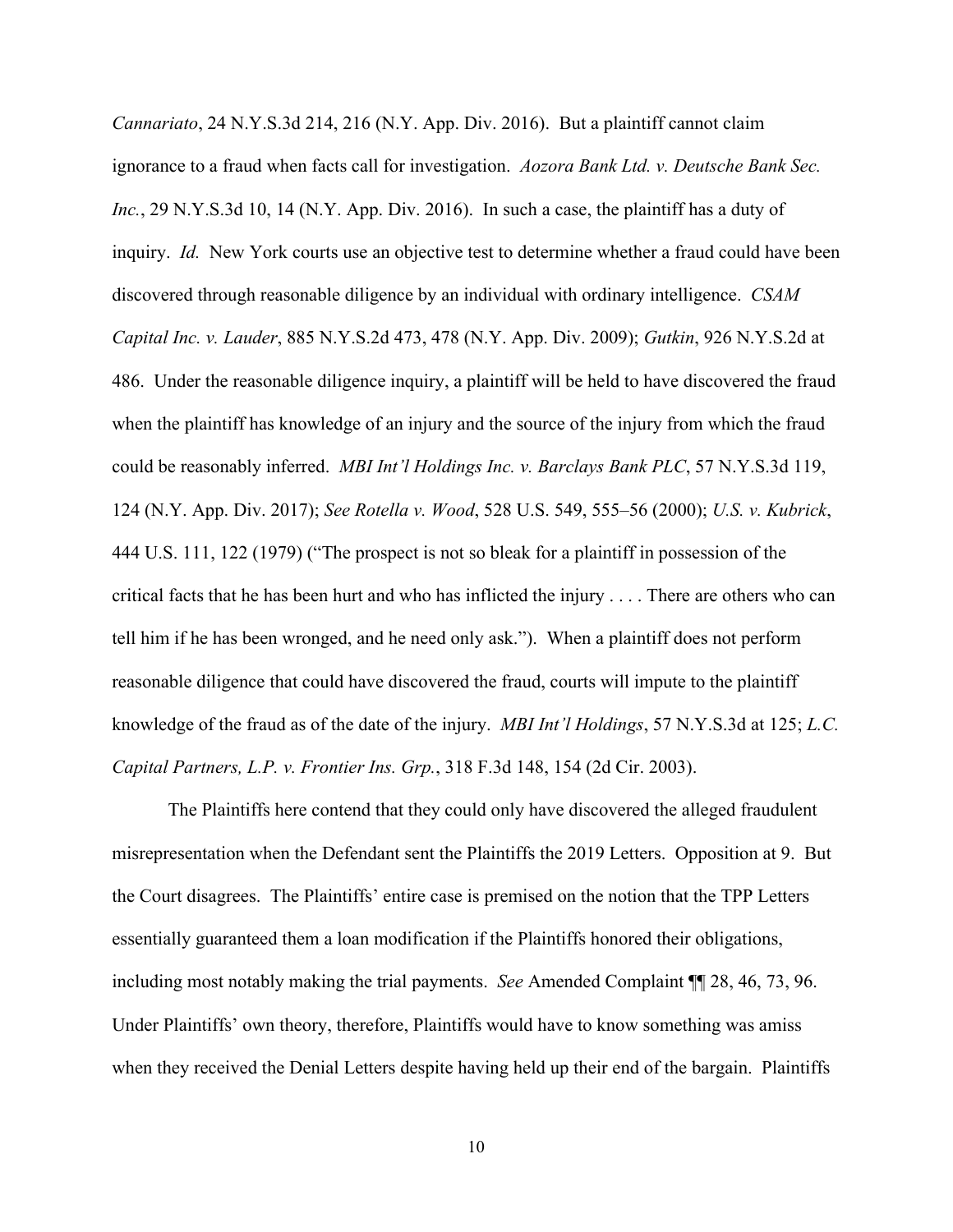argue that the Denial Letters concealed the Defendant's fraudulent misrepresentation.

Opposition at 11. But once again, the Court disagrees. Rather than concealing the alleged fraud, the Denial Letters highlighted that something was amiss. *See MBI Int'l Holdings*, 57 N.Y.S.3d at 124 (N.Y. App. Div. 2017) ("Plaintiffs' own allegations, which we must accept as true on a motion to dismiss, establish that plaintiffs were apprised of facts from which fraud could have been reasonably inferred."); *World Wrestling Entm't Inc. v. Jakks Pac., Inc.*, 530 F. Supp. 2d 486, 526 (S.D.N.Y. 2007) ("From [p]laintiff's own, detailed allegations, the Court has little difficulty in finding that a reasonable person would have been on inquiry notice."); see also *Koch v. Christie's Int'l PLC*, 699 F.3d 141, 155–56 (2d Cir. 2012) ("[I]t is proper under New York law to dismiss a fraud claim on a motion to dismiss pursuant to the two-year discovery rule when the alleged facts do establish that a duty of inquiry existed and that an inquiry was not pursued.").

In contending that they were not on inquiry notice until 2019, Plaintiffs cite to *Kaufman*, 760 N.Y.S.2d 157 (N.Y. App. Div. 2003). Opposition at 12–13. In *Kaufman*, the defendant withheld from his partners that the true reason he allowed a co-owned building to go into foreclosure was so that he could purchase the building, outside the partnership, at a significant discount. 760 N.Y.S.2d at 163. The trial court in *Kaufman* held that the co-owners were placed on inquiry notice by a letter highlighting that the defendant's daughter was employed by the new purchasers as part of the management of the building. *Id.* But the appellate court disagreed, finding that these facts were not sufficient to put the plaintiffs on inquiry notice. *Id.* at 168*.* The appellate court noted that both the plaintiff and his daughter were previously involved in the dayto-day management of the building and, therefore, "it was not unusual that [the plaintiff or plaintiff's daughter] would have remained involved." *Id.* (noting that the situation was consistent with reasonable expectations under the circumstances).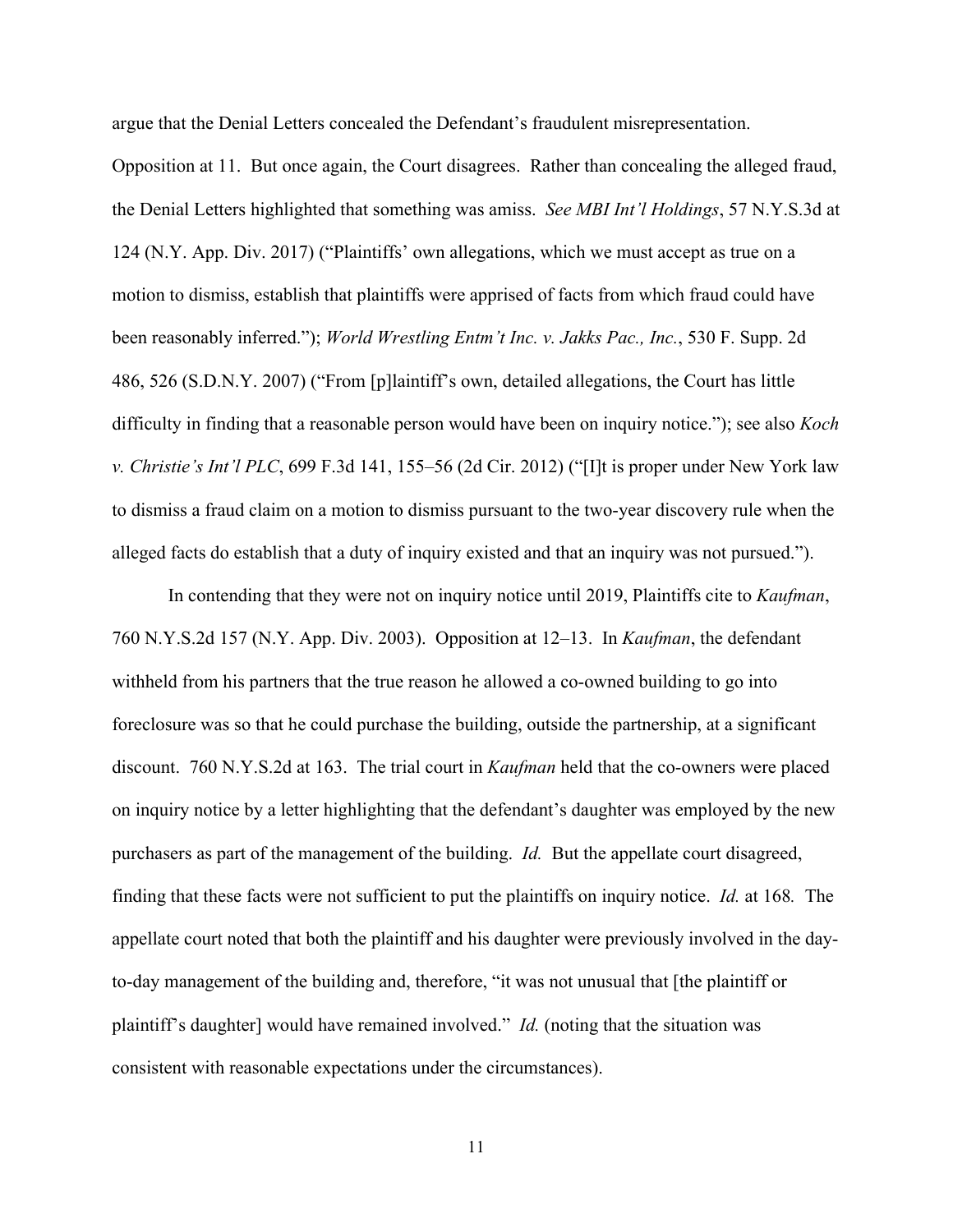This case is distinguishable from *Kaufman*. Plaintiffs argue that the Denial Letters did not mention that Wells Fargo required an agreement from lienholders to subordinate their liens and, thus, that the Denial Letters "were reasonably interpreted by the Plaintiffs as being entirely consistent with their previous understanding of the Loan Modification Process." *See* Opposition at 12–13. But this contention flies in the face of Plaintiffs' own complaint. Plaintiffs' central tenant is that the TPP Letters caused the Plaintiffs to believe that permanent loan modifications were a "mere certainty." *Id.* at 5. Under such circumstances, it is impossible to conclude that Plaintiffs could have interpreted the Denial Letters as an expected event consistent with their understanding. Indeed, at oral argument held on September 10, 2020, Plaintiffs' counsel rightly conceded that the Plaintiffs were on notice that something was amiss upon receiving the Denial Letters.

For the same reason, Plaintiffs are mistaken in relying on *De Sole v. Knoedler Gallery, LLC*, 974 F. Supp. 2d 274 (S.D.N.Y. 2013). *See* Opposition at 13. In *De Sole*, the plaintiffs purchased paintings in an art gallery that turned out to be forgeries. 974 F. Supp. 2d at 293. The defendants argued that forensic analysis, if employed by the plaintiffs at the time of the sale, would have revealed the forgery, and therefore the discovery accrual rule should run from the date of sale. *Id.* at 296–97. The court in *De Sole* disagreed, concluding that the plaintiffs at the time of the sale "had no reason to suspect the authenticity of their painting." *Id.* at 297. By contrast, the Denial Letters here told Plaintiffs that they were not going to receive a loan modification despite purportedly being promised one in the TPP Letters. Once they received the Denial Letters, therefore, Plaintiffs had reason to suspect that Defendant's prior promise of a permanent loan modification was false. The Plaintiffs cannot simultaneously argue that they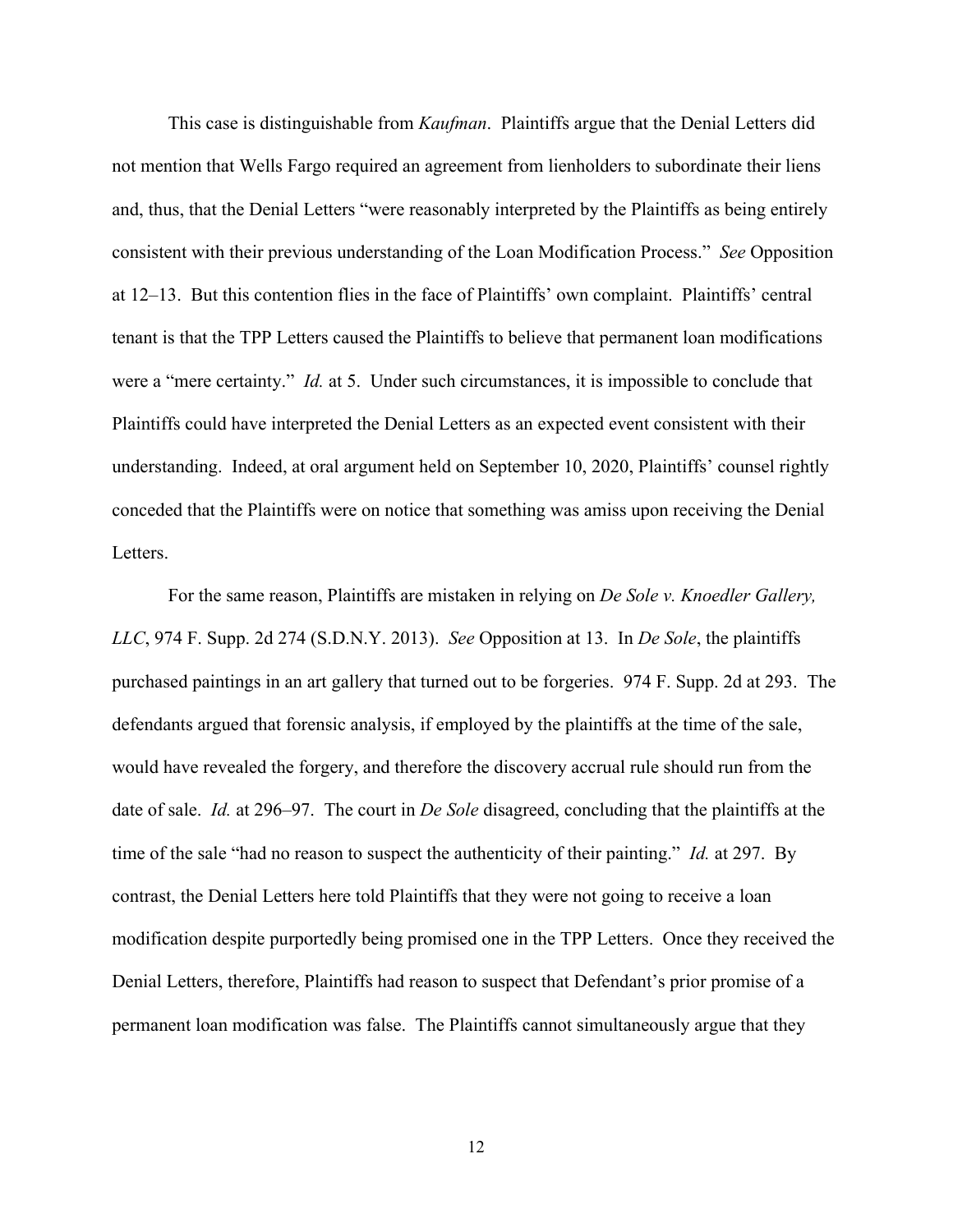were essentially guaranteed a loan modification and then maintain they were lulled into inaction when they were denied that same loan modification.

Plaintiffs also contend that their time to file a complaint should be tolled until they learned of the nature of their cause of action through the 2019 Letters. Opposition at 9 ("Plaintiffs did not become aware of any potential claims against Defendant until they received their [2019 Letters], which renders their claims timely."). That is to say, the Plaintiffs contend that they needed to know the basis of their claim against the Defendant—that a "subordination process" existed that was material to the Plaintiffs' decision making—and that this fact only became clear with the 2019 Letters. *Id.* But it is well established that the standard for inquiry notice under the discovery accrual rule is notice of the injury, not notice of the claim. *Rotella*, 528 U.S. at 555 ("[I]n applying a discovery accrual rule, we have been at pains to explain that discovery of the injury, not discovery of the other elements of a claim, is what starts the clock."); *see Zumpano v. Quinn*, 849 N.E.2d 926, 929 (N.Y. 2006) ("Plaintiffs' proposed rule would revive any lapsed claim where the defendant inflicted some type of injury upon a knowing plaintiff but failed to come forward with further information about his or her wrongdoing."). Thus, all that was necessary was for Plaintiffs to learn of their denial—despite the Defendant's purported earlier promise of a loan modification—and not the exact reason for the Defendant's apparent change of heart.

Plaintiffs also argue that reasonable diligence would not have discovered the alleged fraudulent misrepresentation because inquiry here was futile. Opposition at 14. Plaintiffs speculate that Defendant would have given them false assurances about their eligibility for a loan modification if they inquired. *Id*. But the key fact is that the Plaintiffs never did inquire. *See Koch*, 699 F.3d at 152–53*.* The Court cannot speculate on what Defendant's response might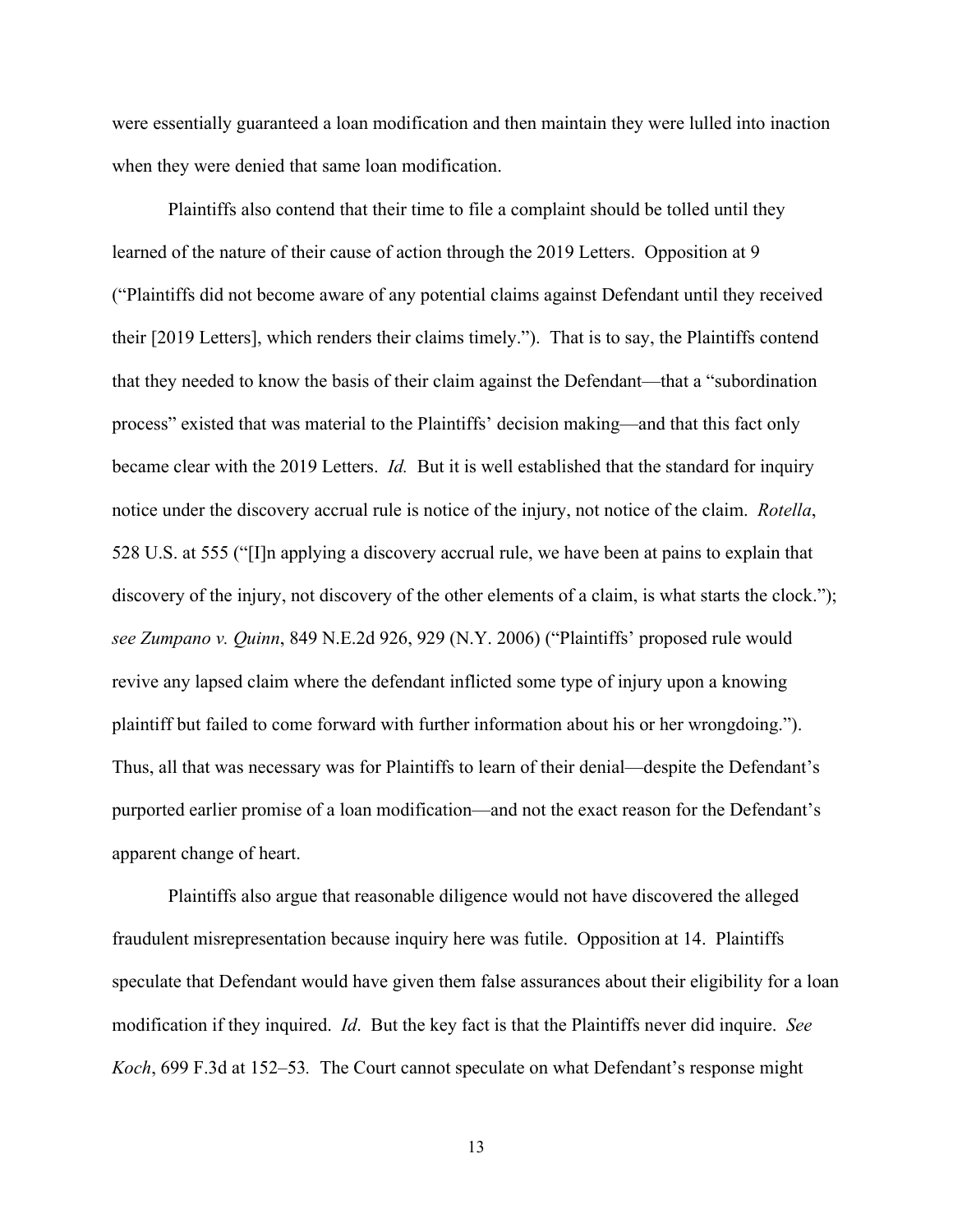have been to such an inquiry and whether it would have provided a basis for tolling the statute of limitations here. *Id.*; *see Ward v. N.Y. Univ.*, 2000 U.S. Dist. LEXIS 14067, at \*16 (S.D.N.Y. Sept. 25, 2000) (refusing to speculate on a motion for judgment on the pleadings where the plaintiff made only "bald assertions and conclusory allegations" that the defendant University failed to follow its own rules and procedures). In the face of such inaction, the law is clear that the Plaintiffs are charged with knowledge of the fraud. *L.C. Capital Partners*, 318 F.3d at 154 (noting that if a party makes no inquiry into the injury, the party will have been held to have knowledge of the fraud per the date of the injury).

The Plaintiffs' second argument is based on equity. Opposition at 7. More specifically, they argue that tolling of the statute of limitations under New York law is appropriate when a defendant actively prevented the filing of a timely claim.<sup>[3](#page-13-0)</sup> Kaufman, 760 N.Y.S.2d at 167; *Dowe*, 419 F. Supp. 3d at 761 (courts will apply equity to prevent a defendant from benefiting from wrongdoing that causes a plaintiff to delay bringing the cause of action). Under this equitable theory, a plaintiff must demonstrate: (1) the defendant utilized fraud, misrepresentations, or deception to induce a plaintiff to refrain from filing a timely action; and (2) the plaintiff "reasonably relied on the defendant's misrepresentations." *MBI Int'l Holdings*, 57 N.Y.S.3d at 126.

In support of this argument, the Plaintiffs cite *Veltri v. Bldg. Serv. 32B-J Pension Fund*, 393 F.3d 318 (2d Cir. 2004). Opposition at 8. In *Veltri*, a multi-employer pension fund denied

<span id="page-13-0"></span><sup>3</sup> There are two separate but similar doctrines of equitable tolling and equitable estoppel. *See In re Signature Apparel Grp.*, 577 B.R. 54, 83 (Bankr. S.D.N.Y. 2017) (defining the difference while noting that some courts use these terms interchangeably); *see also Pearl v. City of Long Beach*, 296 F.3d. 76, 82 (2d Cir. 2002) (noting that generally New York courts refer to both doctrines as equitable estoppel). "Equitable tolling occurs where the defendant conceals from the plaintiff the fact that he has a cause of action." *In re Signature Apparel Grp.*, 577 B.R. at 83 (internal quotations omitted). "Under the concept of equitable estoppel, a defendant may be estopped from pleading the Statute of Limitations where, inter alia, a plaintiff was induced by fraud, misrepresentation or deception to refrain from timely commencing an action." *Id.* (internal quotations omitted).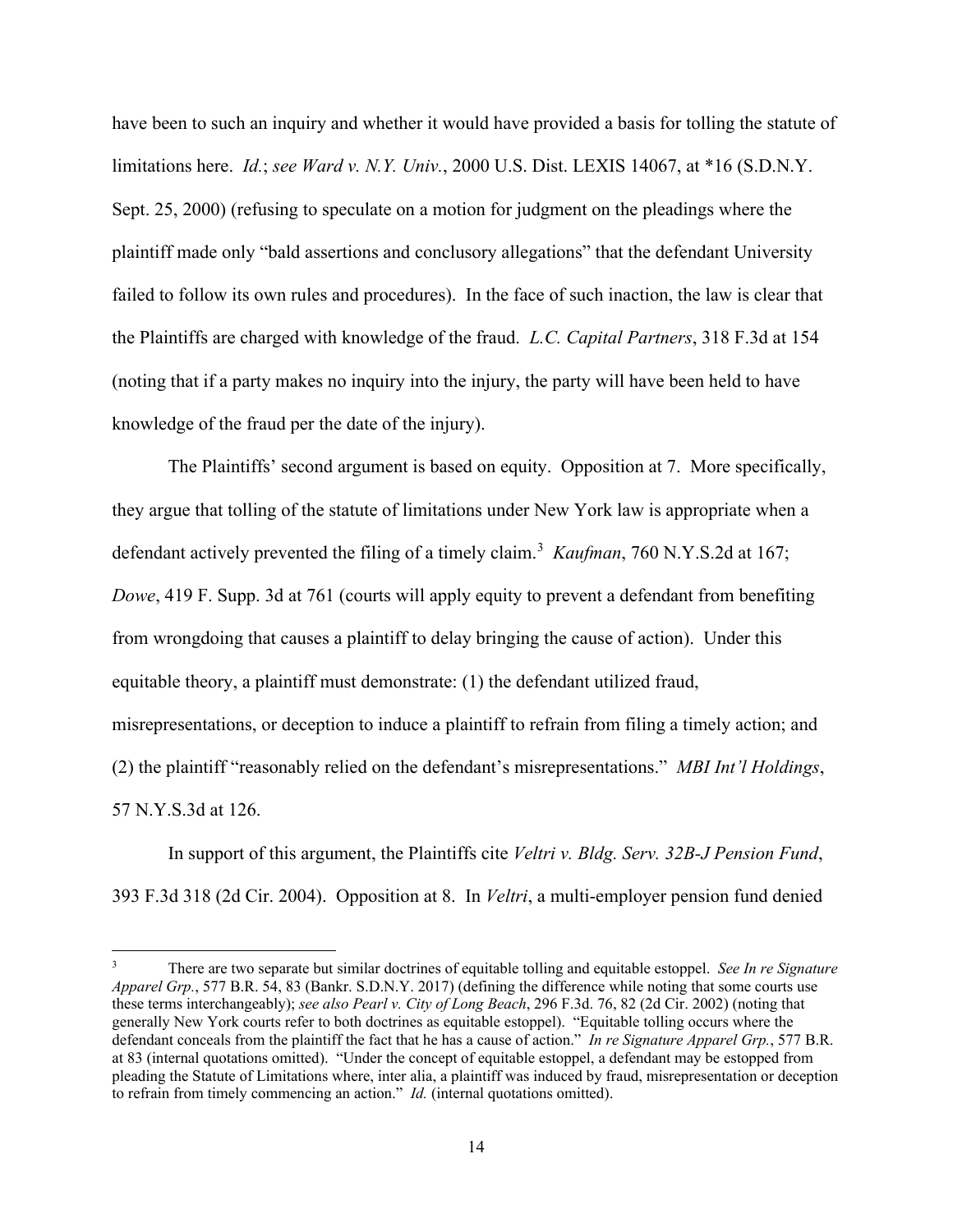an applicant's request to recalculate his pension benefits based on service that included two distinct employment periods separated by several years. *Id.* at 321–22. In this denial, the fund neither informed the applicant of his legal right to appeal the denial nor replied to the applicant's repeated further inquiries. *Id.* at 323. The court in *Veltri* found that it would be inequitable to allow the fund to hide the right to appeal from the employee—despite being legally required to inform the employee—and then assert a statute of limitations defense when the employee failed to act timely. *Id.* But we have no such facts here. Rather than hide the Plaintiffs' right to challenge the Defendant's decision as in *Veltri*, the Defendant here did the opposite. Both Denial Letters emphasized in bold type—"If you believe the loss mitigation request has been wrongly denied, you may file a complaint with the New York State Banking Department at 1- 877-BANK-NYS or www.banking.state.ny.us."[4](#page-14-0) *See* Jackson Denial Letter; Reyes Denial Letter. And as explained above, the Denial Letters did not lull the Plaintiffs to sleep as to their rights; they alerted the Plaintiffs of their injury.

The Plaintiffs' equitable argument also fails for an entirely separate reason. It is well established that, for purposes of this equitable theory, the defendant's actions that allegedly induced a plaintiff to delay legal action must be subsequent to and different from the defendant's actions that define the claim. *Zumpano*, 849 N.E.2d at 929; *see also Corsello v. Verizon N.Y., Inc.*, 976 N.E.2d 1177, 1184 (N.Y. 2012) (finding that the plaintiffs did not aver "an act of deception, separate from the ones for which they sue, on which an equitable estoppel could be based"). The Defendant's issuance of the Denial Letters is the action that defines the Plaintiffs' misrepresentation claim; without the denial of the loan modification, there is no claim. *See* Amended Complaint ¶ 35 (describing that the Plaintiffs were informed that they had been

<span id="page-14-0"></span>Plaintiffs do not contend that they availed themselves of the resources of the New York State Banking Department in response to receiving the Denial Letters.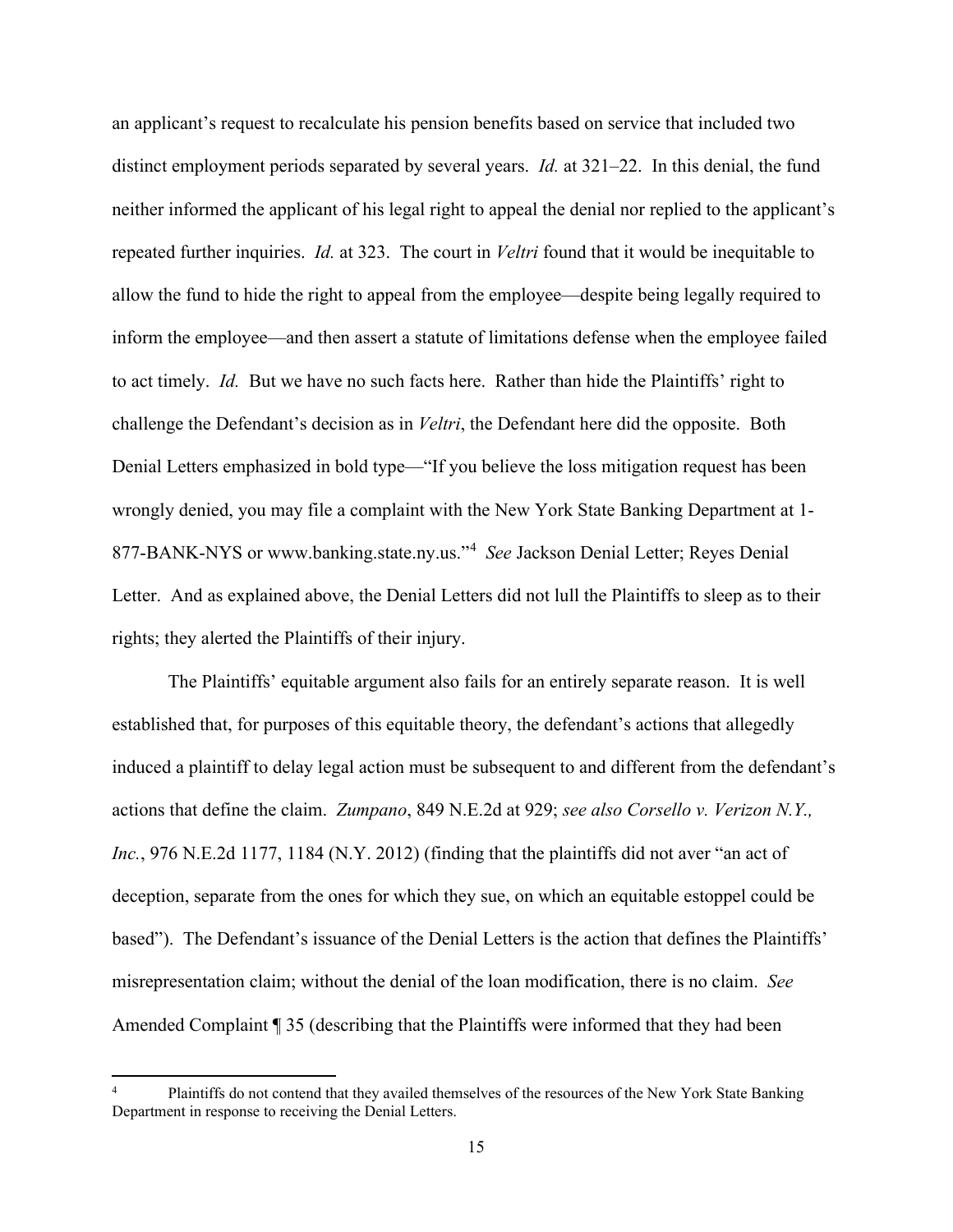rejected for a permanent loan modification). Thus, the Plaintiffs cannot also argue that the same Denial Letters induced them into delaying legal action. *See id.* ¶ 42 (noting that Defendant "actively concealed" the fraud through the Denial Letters); *see also Kaufman*, 760 N.Y.S.2d at 167 (noting that to allow the same action to form the basis of the claim and tolling would "always trigger equitable estoppel and render the discovery accrual rule for fraud actions superfluous").

## **B. The Remaining Counts**

For related reasons, the Plaintiffs' three remaining causes of action must also be dismissed. Like the fraudulent misrepresentation count above, the Plaintiffs' second count for unjust enrichment is outside the applicable statute of limitations. In New York, a cause of action for unjust enrichment has a statute of limitations period of six years. *Yarbro v. Wells Fargo Bank N.A.*, 33 N.Y.S.3d. 727, 728 (N.Y. App. Div. 2016) (citing N.Y. C.P.L.R. § 213(1)). For unjust enrichment, the statute of limitations accrues from the time of the alleged wrongful act that led to the claim. *Id.* The statute does not provide for a similar discovery accrual rule as an action sounding in fraud. *See* N.Y. C.P.L.R. § 213(1). As the alleged wrongful act leading to the claim was the Defendant's retention of the Plaintiffs' TPP payments notwithstanding the issuance of the Denial Letters, the Plaintiffs are time-barred from pleading a claim of unjust enrichment.

The Court also finds that the Plaintiffs' fourth count under N.Y. Gen. Bus. Law  $\S 349$  is outside the statute of limitations. In New York, the statute of limitations for Section 349 is controlled by N.Y. C.P.L.R. § 214(2) and is three years. *Gaidon v. Guardian Life Ins. Co. of Am.*, 750 N.E.2d 1078, 1082–83 (N.Y. 2001) (differentiating the statute of limitations for N.Y. Gen. Bus. Law  $\S 349$  from the statute of limitations for common law fraud controlled by N.Y.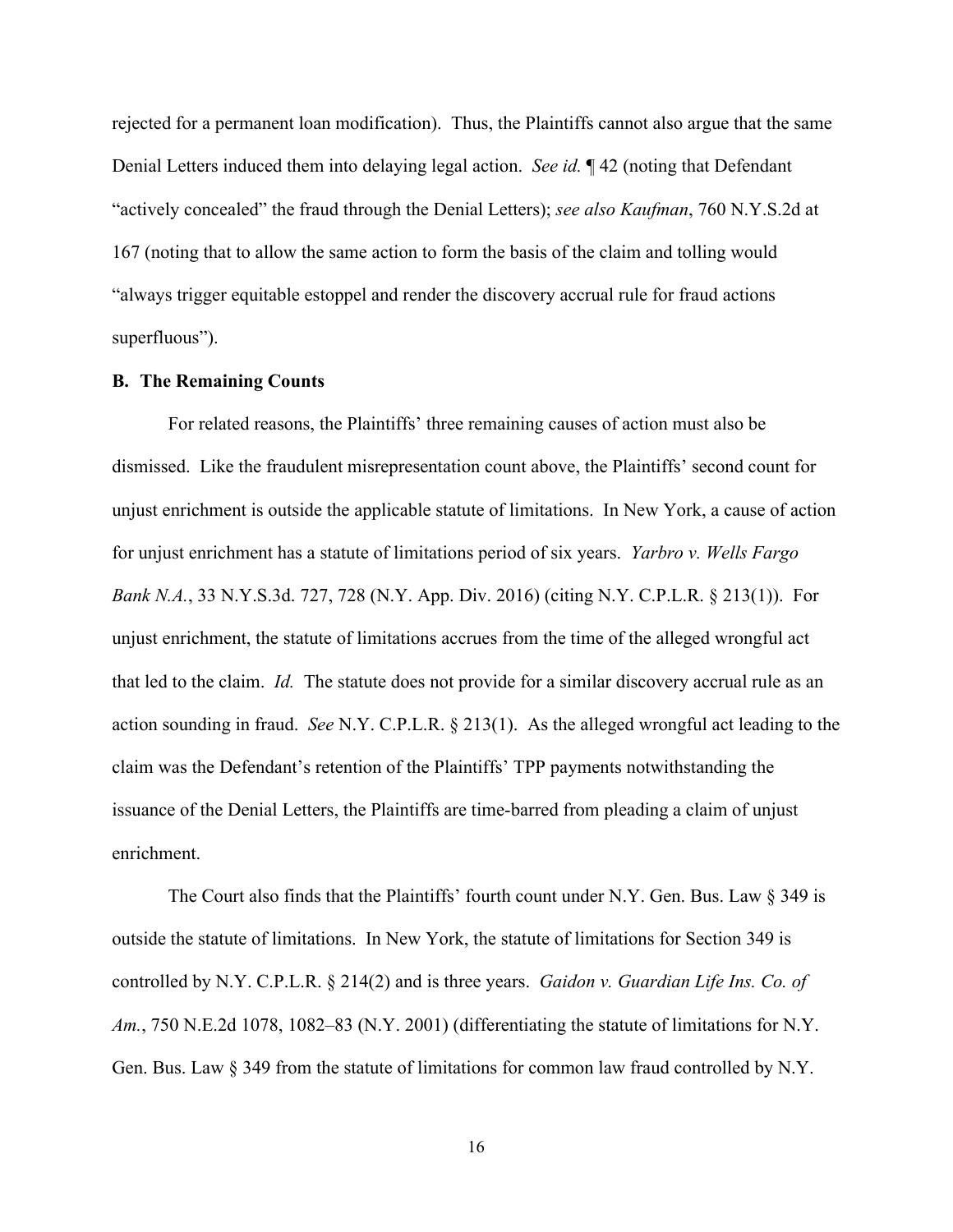C.P.L.R. § 213(8)). Claims under Section 349 accrue as of the date of the injury caused by the deceptive practices. *Id.* at 1083. As established in the fraudulent misrepresentation count, the Plaintiffs' alleged injury occurred with the Denial Letters, which was the completion of the alleged deception and took place over six years prior to the filing of this adversary proceeding. This claim must be dismissed as time barred consistent with the Court's rulings above.

Finally, the Court dismisses the Plaintiffs' request for declaratory judgment. A declaratory judgment is a procedural device that is used to vindicate substantive rights. *Stone v. Williams*, 970 F.2d 1043, 1048 (2d Cir. 1992). As such, the statute of limitations on a request for declaratory judgment matches that of the underlying substantive right being litigated. *Lehman Bros. v. Giddens (In re Lehman Bros.)*, 617 B.R. 231, 244 (Bankr. S.D.N.Y. 2020). Given the Court's dismissal of the Plaintiffs' underlying substantive claims, the request for declaratory judgment must also be dismissed as time barred.<sup>[5](#page-16-0)</sup>

<span id="page-16-0"></span><sup>&</sup>lt;sup>5</sup> Having found that each of the Plaintiffs' claims are barred by the applicable statute of limitations, the Court declines to rule on the Defendant's motion to dismiss for failure to state a claim.